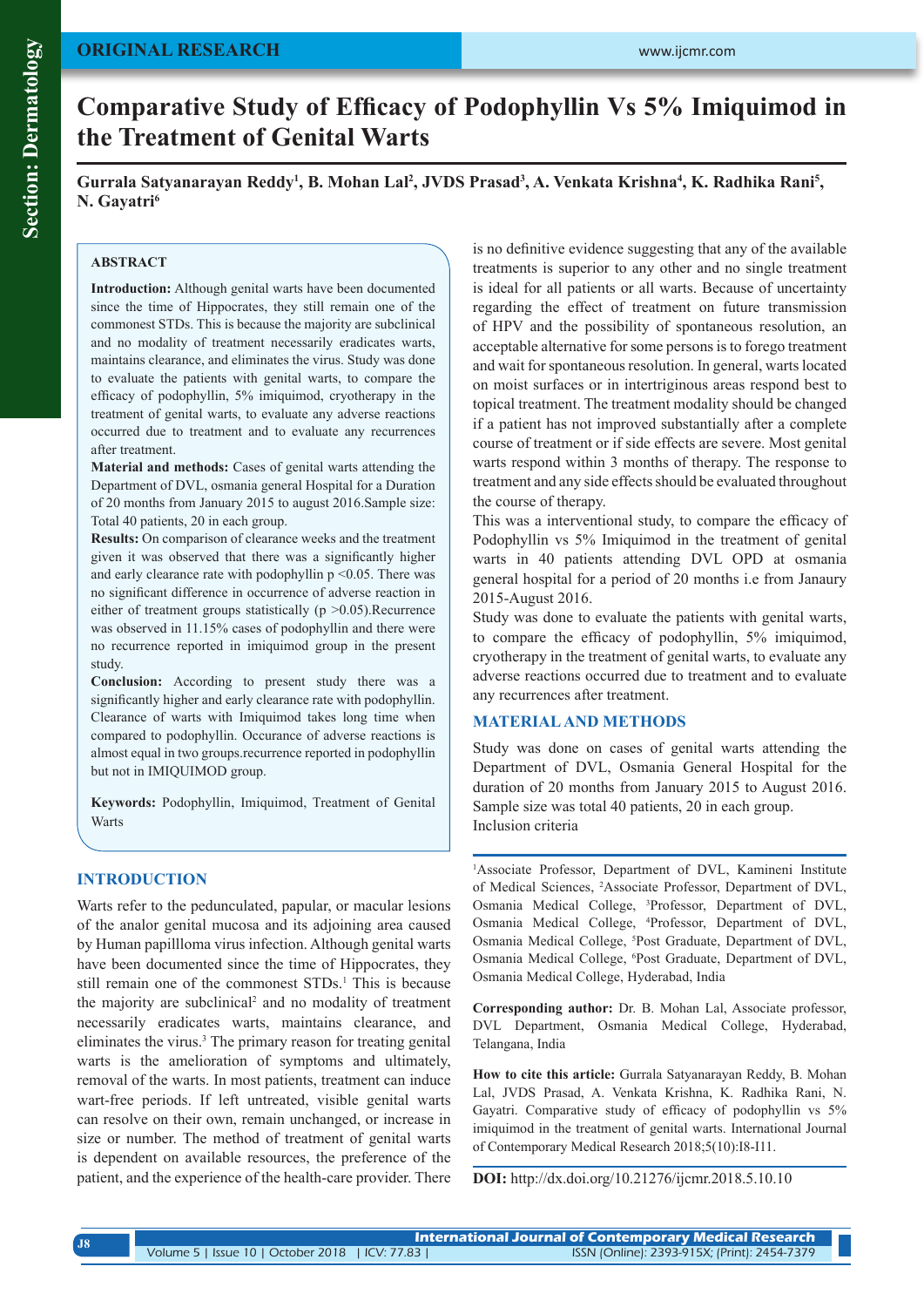| <b>Clearence rate</b>                                     | Podophyllin   |               | Imiguimod     |               |  |  |
|-----------------------------------------------------------|---------------|---------------|---------------|---------------|--|--|
|                                                           | <b>Number</b> | $\frac{0}{0}$ | <b>Number</b> | $\frac{0}{0}$ |  |  |
| 4 weeks                                                   |               | 16.7          |               |               |  |  |
| 8 weeks                                                   |               | 50            |               | 26.3          |  |  |
| 12 weeks                                                  |               |               | 10            | 52.6          |  |  |
| No clearance in 12 wks                                    |               | 33.3          |               | 21.1          |  |  |
| Total                                                     | 18            | 100           | 19            | 100           |  |  |
|                                                           | Chi square    | 26.7          | P value       | < 0.001       |  |  |
| Table-1: Comparison between clearance and treatment given |               |               |               |               |  |  |

| <b>Adverse Reaction</b>                                  | Podophyllin   |               | Imiguimod     |               |  |  |  |
|----------------------------------------------------------|---------------|---------------|---------------|---------------|--|--|--|
|                                                          | <b>Number</b> | $\frac{0}{0}$ | <b>Number</b> | $\frac{0}{0}$ |  |  |  |
| Present                                                  | 2             | 11.1          | 2             | 10.5          |  |  |  |
| Absent                                                   | 16            | 88.9          | 17            | 89.5          |  |  |  |
| Total                                                    | 18            | 100           | 19            | 100           |  |  |  |
| Chi square                                               |               | 0.012         | P value       | 0.99          |  |  |  |
| Table-2: Relation between adverse reaction and treatment |               |               |               |               |  |  |  |
| given                                                    |               |               |               |               |  |  |  |

| Recurrence                                                       | Podophyllin   |               | Imiguimod     |               |  |  |
|------------------------------------------------------------------|---------------|---------------|---------------|---------------|--|--|
|                                                                  | <b>Number</b> | $\frac{0}{0}$ | <b>Number</b> | $\frac{0}{0}$ |  |  |
| Present                                                          |               | 11.1          |               |               |  |  |
| Absent                                                           | 16            | 88.9          | 19            | 100           |  |  |
| Total                                                            | 18            | 100           | 19            | 100           |  |  |
| Chi square                                                       |               | 2.17          | P value       | 0.338         |  |  |
| <b>Table-3:</b> Relation between recurrences and treatment given |               |               |               |               |  |  |

All patients with genital warts, attending STD Clinic and DVL OP, in Osmania General Hospital.

## **Exclusion criteria**

- a. Pregnant and nursing women
- b. Patients with HIV seropositiity
- c. Patients who were unable to return for follow up visits or comply with the protocol.

## **Method of collection of data**

After taking informed consent all the patients included in the study after clinical diagnosis were examined for number and size of warts,location of warts along with data regarding wart size type and number were recorded. In case of multiple warts the average size was calculated for assessing response. Biopsy of the lesions was done to confirm the diagnosis wherever required**.**

Patients were randomly divided into two groups of 20 each. One group was named 1 that receivedpodophyllin and another group was named 2 that received 5%imiquimod. Lesions are photographed with permission before starting the procedure.The therapy was continued until the lesions clear or completion of 12 weeks of treatment whichever was earlier. End point of the study was 12 weeks after inclusion in the study. All adverse events were recorded at each visit and at the end of study

**Procedure of application of podophyllin:** It was used in a concentration of 10%–25% dissolved in tincture of benzoin (the usual form used worldwide), mineral oil, linseed oil, rectified spirit,liquid paraffin, or propylene glycol.

We applied Podophyllin to the warts by using a cotton tipped

swab once a week. First we have to clean the area with normal saline or distilled water, allow it to dry.

Applications are limited to less than 0.5 ml or 10 cm<sup>2</sup> per treatment session. The surrounding skin is protected with Vaseline, powder, or both. One to 4 h after application, it is completely washed off. This procedure is repeated every week, any adverse reactions are there, they were noted down. post treatment photographs were taken we followed up the patients till 12 weeks. Podophyllin is contraindicated in pregnancy as it can lead to fetal death and abortions.

**Procedure of application of imiquimod**: written informed consent before was taken before enrolment in the study. Patients were advised to rub the study cream into clean, dry, lesional skin until it disappeared and washed the area with soap and water 8±2 hour after application,everyday before bedtime. In our study, we trained the patients in the method of application of imiquimod in the fisrt episode of application and advised them to apply the cream weekly thrice at bed time on alternate days. Their level of understanding regarding application of imiquimod was checked before they left the hospital. All their concerns regarding application of imiquimod were addressed.

## **RESULTS**

A total of 40 patients diagnosed with genital warts, attending dermatology OPD at OGH,hyderabad were recruited for the present study. After obtaining informed consent detailed history and medical examination was done. Patients were randomly divided into two groups of 20 patients each. Group 1 received podophyllin, group 2 received 5% imiquimod.

The analysis of the data obtained was done using SPSS version 17.0. Continuous variables were expressed as mean±SD values. Appropriate statistical tests were used to compare efficacy of podophyllin, 5% imiquimod. Probability value (p value) was used to determine the level of significance p value  $\leq 0.05$  was considered as significant, p value  $\leq 0.01$ was considered as highly significant.

In the present study 3 patients who did not turn up for follow up were excluded from statistical analysis. On comparison of clearance weeks and the treatment given it was observed that 16.7% patients treated with podophyllin achieved clearance at 4 week compared to0% treated with imiquimod. 50% patients% treated with podophyllin achieved clearance at 8 weeks compared to 26.3% treated with imiquimod. 52.6% patients treated with imiquimod achieved clearance at 12 weeks compared to 0% patients treatedwith phodphyllin.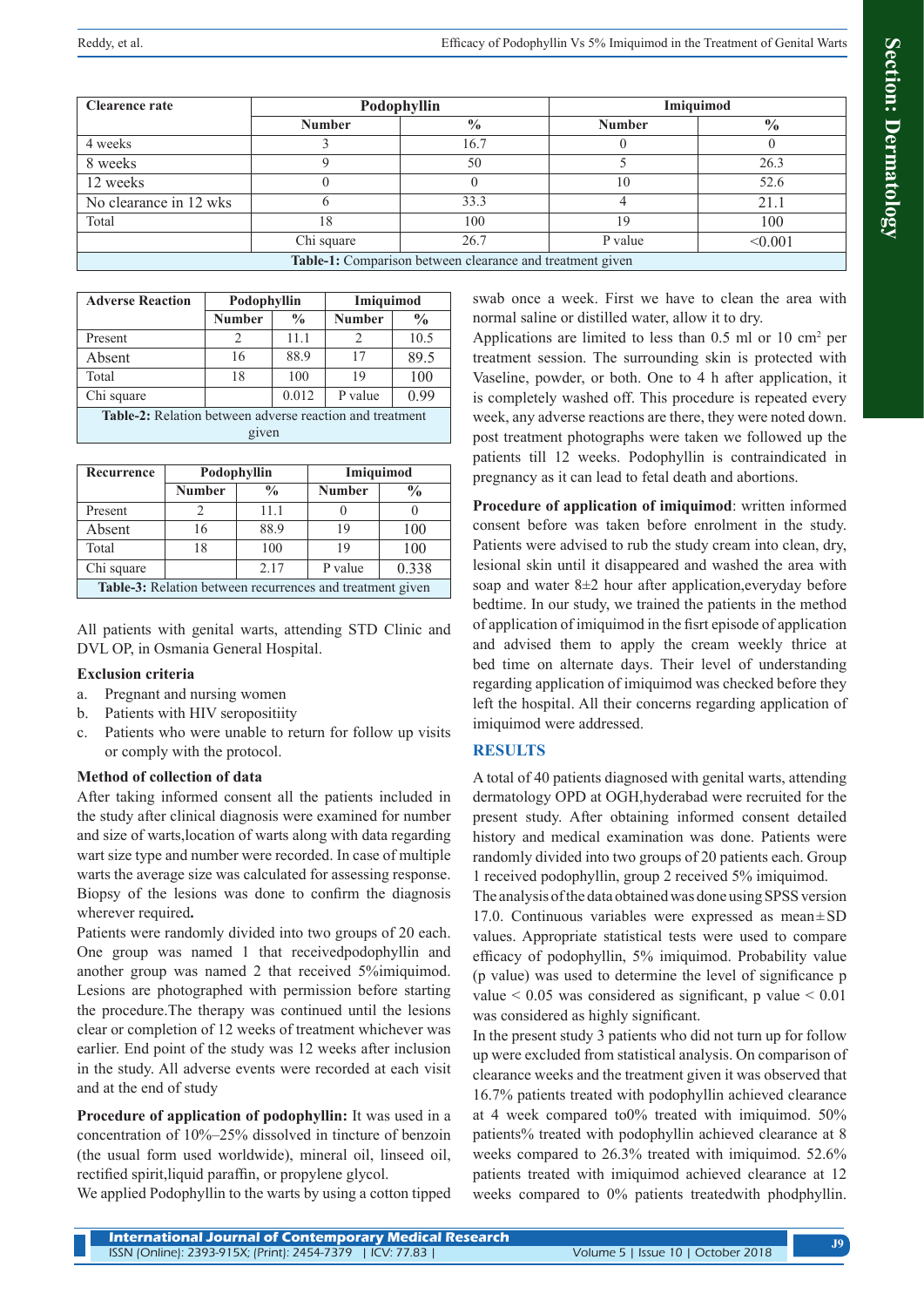Adverse reactions were 11.1% in podophyllin treated group compared to 10.5% in imiquimod group. There was no significant difference in occurrence of adverse reaction in either of treatment groups statistically ( $p > 0.05$ ) (table-2).

Recurrence was observed in 11.15 cases of podophyllin and there were no recurrence reported in imiquimod group in the present study however there was no statistically significant difference in either of the groups p > 0.05 (table-3).

## **DISCUSSION**

The present study was conducted in the Department of DVL (Dermatology venereology and leprosy), Osmania Medical College and hospital, Hyderabad.

A total of 40 patients diagnosed with genital warts, attending DVL OPD at OGH were recruited for the present study. After obtaining informed consent,detailed history and medical examination was done. Patients were divided randomly into two groups of 20 patients each. Group 1 received podophyllin, group 2 received 5% imiquimod.

**Clearance rates of warts:** In present study clearance rates of warts in podophyllin group are16.7% at 4weeks, 50% at 8 weeks, totally clearance with podophyllin is 66.7%. In imiquimod group are 0% at 4weeks, 26.3% at 8 weeks, 52.6% at 12 weeks, totally clearance with imiquimod is 78.9 Persistence of lesions at the end of 12 weeks with podophyllin is 33.3%, with imiquimod is 21.1%.

According to present study there is no much difference in clearance of warts in between two groups; in podophyllin group clearance of warts occurred early compared to imiquimod group as imiquimod is a immunomodulator.

In a study conducted by Gabriel and Thin<sup>4</sup>, 32% was the overall clearance rate observed at 3 months in 60 patients using podophyllin and podophyllin with TCA in two groups of patients.

In present study over all clearance rate is 66.7%. Our clearance rates are not correlating with this study. Application of the medicine by the same observer, possibly early presentation of the disease, regular attendance of the patients and presence of only a few warts in many patients (less than 5 in 40% cases) could be reasons for the high clearance rate in the present study.

In a study conducted by Raj gopal et  $al$ ,<sup>5</sup> topical podophyllin and podophyllotoxin for treatments of genital warts were compared.<sup>5</sup> The efficacy of podophllin and podophyllotoxin was compared in the treatment of genital warts in 72 men. Group A consisting of 35 patients were treated with podophyllin in tincture benzoin compound at weekly intervals while 37 men in Group B were advised to apply 0.5% podophyllotoxin solution twice a day for three consecutive days every week.

After 6 weeks, 33(89.1%) of podophyllotoxin group and 29 (82.8%) men of podophyllin group were completely cured. In present study clearance rates in podophyllin group are

66.7%which are slightly less than the above mentioned study. Discussion on clearance rates of warts in imiquimod group In a study conducted by Beutner et al.<sup>6</sup> clearance rates with imiquimod is 50 to 52%. In our study clearance of warts at 4 weeks is 0%, at 8 weeks is 26.3%, at 12 weeks is 52.6%. so clearance of warts is maximum.In present study clearance rates with imiquimod are higher than these studies, not correlating with the above study.

In a conducted by Puri N et al<sup>7</sup> A study on the use of imiquimod for the treatment of genital molluscum contagiosum and genital warts in female patient. Baseline warts cleared from 7 out of 14 (50%) a-c and genital MC lesions cleared from 27 of 36 (75%). Present study clearance rates in imiquimod group are 78.9%which is higher than above study, not correlating with the above study.

In a study conducted by Garland SM et al, an open-label phase, pilot study investigating the optimal duration of imiquimod 5% cream for the treatment of external genital warts inwomen.<sup>8</sup> A total of 120 female patients with a history of genital warts for a median of 3–6 months, were evaluated for total clearance rates. There was no significant difference in complete clearance rates statistically after 16‑week follow-up across treatment groups.

#### **Adverse reactions**

In a study conducted by Puri  $N$  et al<sup>7</sup> on the use of imiquimod for the treatment of genital molluscum contagiosum and genital warts in female patients. Erythema seen in 24% patients was the most frequently reported local skin reaction followed by excoriation seen in 16% patients, itching was seen in 12% patients, excoriation in 6% patients, erosions in 10% patients, and pain was seen in 4% patients.

The adverse local reactions noted with imiquimod are likely due to cytokine-induced inflammation and/or an immune response. Only two patients discontinued the treatment due to local reactions, which were predominantly of mild and moderate severity. Imiquimod is not inherently irritating to normal skin.It is supported by preclinical trials showing the cumulative rate of irritation produced by 5% imiquimod cream was less than that produced by Vaseline Intensive Care Lotion.

In this clinical study, there was a significant correlation between the clearance of warts and MC and erythema. An inflammatory response was not required to achieve clearance of the warts; however, patients with such a response were more likely to have wart clearance.

In present study we noticed adverse reactions in imquimod group in 10.5% of patients. we noticed adverse reactions like, pain, mild erythema erosions. These findings are correlating with the above mentioned study.

In a study conducted by Buetner et al.<sup>9</sup> Imiquimod-treated patients experienced a significantly greater number of local inflammatory reactions than the placebo group. Symptoms and signs associated with the local inflammatory reactions included itching (54.2%), erythema (33.3%), burning  $(31.3\%)$ , irritation  $(16.7\%)$ , tenderness  $(12.5\%)$ , ulceration  $(10.4\%)$ , erosion $(10.4\%)$ , and pain  $(8.3\%)$ In present study